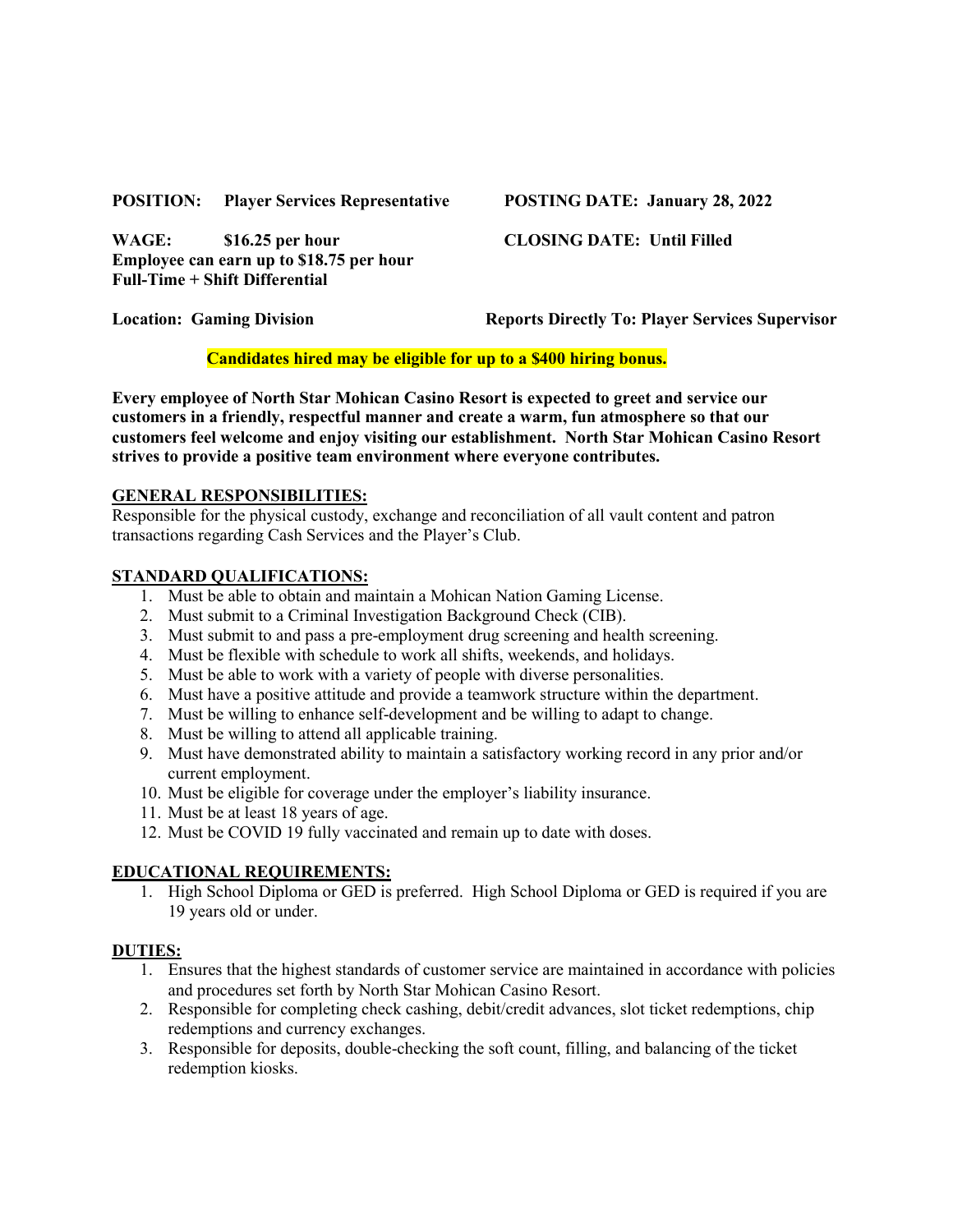Player Services Representative, Page 2

- 4. Responsible for the inventory of the table games chips, cards, and dice. Sending new table games cards to the tables, doubling the table games cards prior to receiving them into the vault from the tables to ensure accuracy, and cutting the used cards and drilling dice.
- 5. Responsible for addressing player inquiries and resolving customer-service problems and disputes
- 6. relating to Player Services and reporting all disputes to the Player Service Manager.
- 7. Responsible for Star Club transactional duties, to include but not limited to; new member signups, entering/updating member contact information, reprint player's card and troubleshoot card issues.
- 8. Responsible for entering all point adjustments on their shift.
- 9. Responsible to monitor promotional coupon levels, including gas certificates and printing Direct Mail offer coupons.
- 10. Responsible for all customer coats and personal belongings checked into the coat room.
- 11. Responsible for organizing all paperwork throughout the shift.
- 12. Must exhibit a cohesive working relationship with all employees.
- 13. Must maintain an acceptable departmental attendance record. Must be reliable and prompt when reporting to work.
- 14. Must wear the approved, departmental uniform.
- 15. Will update all computer entries and keep supervisor informed of any problems. Responsible for making general/informational Casino Announcements.
- 16. Provide customer account information to requesting departments and guests.
- 17. Responsible for ticket sales, gas certificates and gift cards.
- 18. Must adhere to all established rules, regulations, procedures, and policies of North Star Mohican Casino Resort.
- 19. Must adhere to the Casino's Drug and Alcohol-Free Workplace Policy during employment.
- 20. Must maintain compliance with all workplace policies, procedures, ordinances, laws, and other communicated expectations, including but not limited to: Employment Manual, Gaming Ordinance, State Gaming Compact, Tribal Internal Controls, Departmental Procedures, memos or other communication from supervisory or regulatory personnel.
- 21. Must adhere to all aspects of the Anti-Money Laundering Program and its regulations, including but not limited to Title 31 Cash Transactions, Suspicious Activity Reporting and Customer Identification requirements.
- 22. The above-mentioned duties and responsibilities are **NOT** an all-inclusive list, but rather a general representation of the duties and responsibilities associated with this position. The duties and responsibilities will be subject to change based upon organizational needs and/or deemed necessary by the department manager.

### **QUALIFICATIONS:**

- 1. North Star Mohican Casino Resort is looking for a courteous and friendly individual.
- 2. Applicant may be asked to submit to and pass a general math test.
- 3. A basic computer skill is required. Must possess accurate keyboarding skills (may be asked to demonstrate typing skills).
- 4. Must have good verbal communications skills (may be asked to demonstrate skills).
- 5. Must have excellent customer service skills and always maintain a professional attitude.
- 6. Must have ability to work with limited supervision.
- 7. Must possess the ability to access and react to customer service needs.
- 8. Must be able to work under stressful situations daily.

# **PHYSICAL REQUIREMENTS/WORK ENVIRONMENT:**

1. Constant hand movements (repetitive motions: reaching, grasping, holding, use of finger dexterity) with the ability to reach up overhead, and squat down beneath shelves.